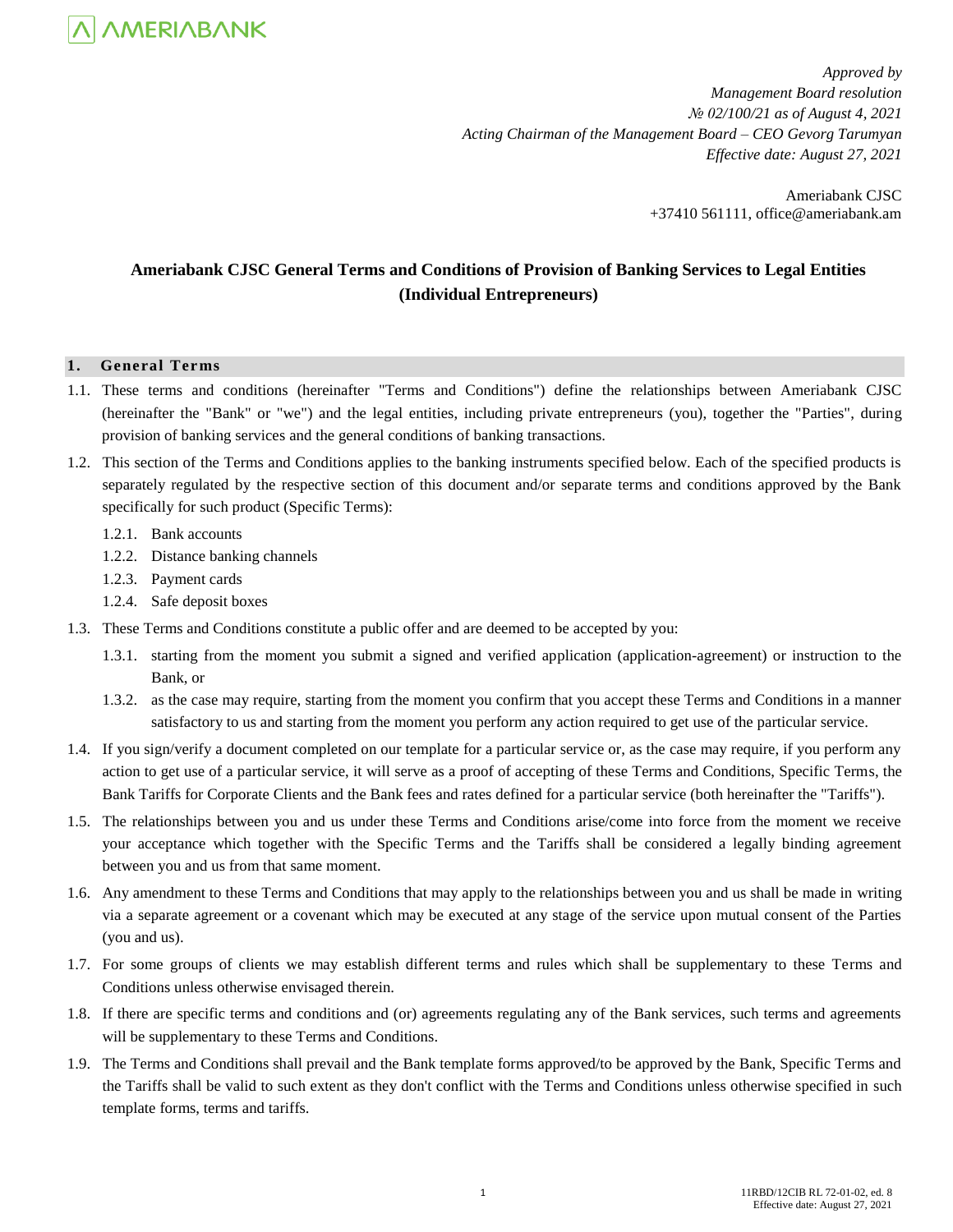- 1.10. The Terms and Conditions, the Tariffs, the Specific Terms, including the interest rates applicable to bank account balances, and the required list of documents are defined by the Bank, available on the Bank's premises or its official website and may be amended from time to time by the Bank at its sole discretion. We will inform you of any changes in the specified documents at least 7 (seven) business days in advance (unless a longer notice period is envisaged under the laws and regulations of the Republic of Armenia) by making the changes available to you at our premises or the website or, where so envisaged under applicable law, by other communication means chosen by you. If you fail to notify us in writing of your intention to terminate the relationships between you and us under these Terms and Conditions prior to the effective date of changes, such changes will be deemed accepted by you.
- 1.11. We may provide services to you either during face-to-face communication or via distance banking channels. Services and transactions available via distance banking channels are defined in the Terms and Conditions and/or via enabling such services and transactions in the relevant distance banking system. The terms and rules of customer service via distance banking channels are defined herein. Any terms and conditions not described herein, including public terms of distance banking, will be made available by us separately in a particular distance banking system envisaged for the given type of service.
- 1.12. You may get banking services at our branches and via a Contact Center during the operational day which we determine at our sole discretion. The information on operational days and hours of each branch and the Contact Center is available on our official website. Whenever met in these Terms and Conditions, operational days shall be considered those days and hours when the Bank branches and the Contact Center are available for customer service. A business day shall be a weekday from 9:00 a.m. to 6:00 p.m.
- 1.13. You should approve the signature card for your representative/s with a signature authority and seal imprint specimen (if any) and provide an instruction specifying the scope of authorities of your authorized signatories in accordance with the Bank's internal regulations. The instruction and the signature and seal card shall be approved for an indefinite period and shall be valid until canceled by you unless otherwise specified in the instruction and/or the signature card. Change of the position title of the persons specified in your instruction shall not automatically imply change of their authorities. If your specimen signature was created via distant banking means, it will be approved during your first visit to the Bank after that.
- 1.14. In consideration for the services provided by the Bank, you shall pay respective fees to the Bank and ensure the minimum required balance on your account as prescribed under the Tariffs.
- 1.15. All fees shall be charged in Armenian drams (hereinafter AMD). Exception may be made if you are a non-resident in which case you may pay the fees in foreign currency as well. Fees expressed as percentage of foreign currency amounts shall be charged in AMD based on the Bank's buy exchange rate. Debit and credit of AMD-denominated card service fees shall be subject to the average exchange rate prevailing on the FX markets and declared by the Central Bank of Armenia as of that date.
- 1.16. If you have no sufficient funds available on your AMD account, the Bank may convert the whole or part of the commission fee amount from your foreign currency accounts based on the Bank's buy exchange rate as of that date.
- 1.17. Subject to the requirements of Armenian legislation, we have the right to share information about you, your accounts and your credit liabilities, upon request or at our own initiative, with other banks, credit organizations, credit bureaus and Deposit Guarantee Fund without giving prior notice to you.
- 1.18. Subject to the requirements of Armenian legislation, we have the right to provide to the tax authorities information on opening and closing bank accounts for tax payers registered with tax authorities without giving prior notice to you.
- 1.19. We may provide information about you to foreign competent authorities subject to the laws and regulations of the relevant jurisdiction if you fall under that country's jurisdiction.
- 1.20. We will communicate with you and will send you messages, including documents, materials and other items relating to our products and services, in a manner agreed with you using the notice details provided by you. According the Republic of Armenia laws and regulations, if you submit a written application to the Bank requesting us to change the communication method, at your sole discretion, we will have the right to use the modified communication method also during communication within a 30-day period from the time of receipt of your written application. In addition, any changes in the communication method more than once a year may be made with the Bank's consent in accordance with the internal regulations and tariffs of the Bank.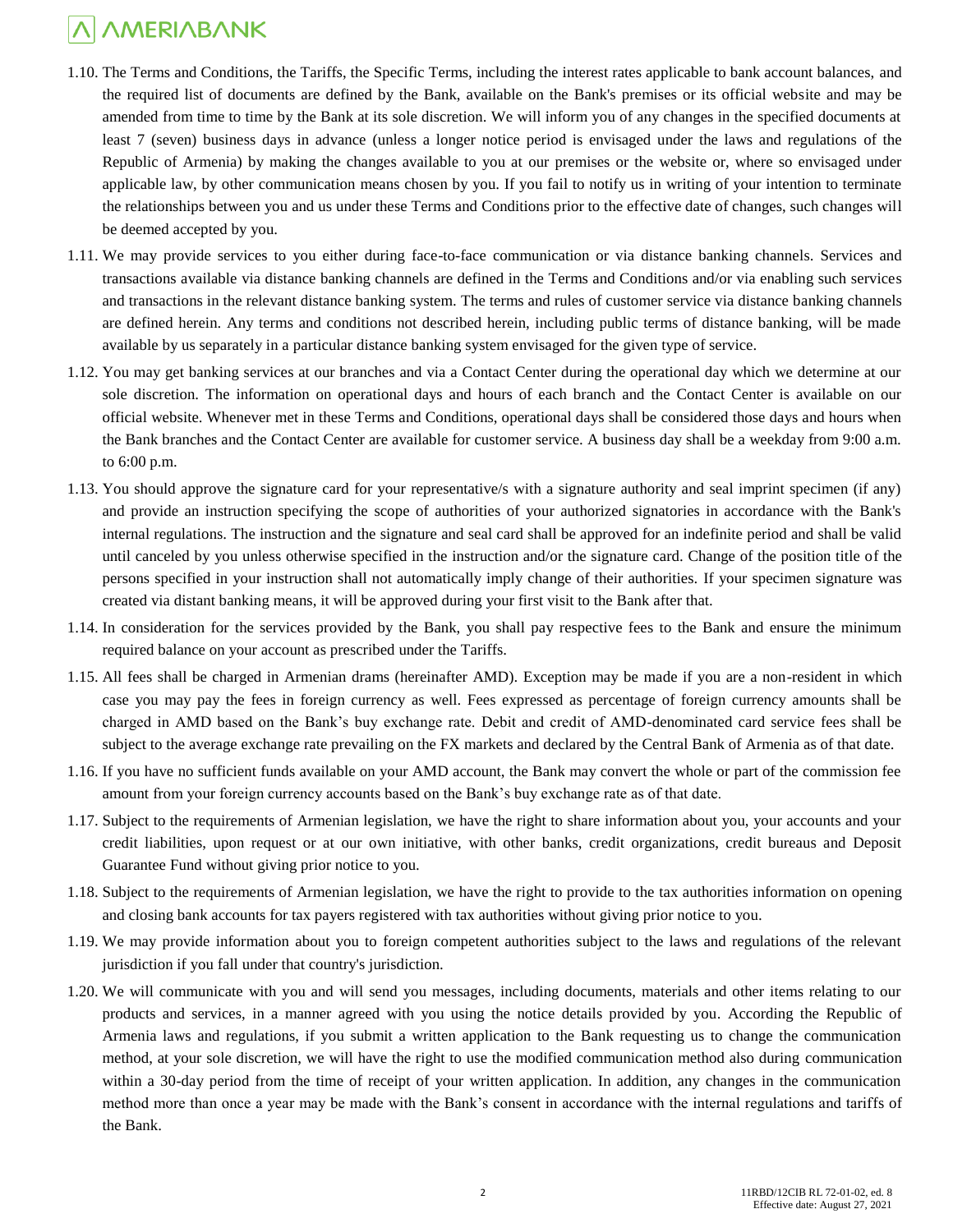- 1.21. The Bank may accept the consents (including consents for exchanging information with ACRA Credit Reporting CJSC, CBA Credit Register, Nork Social Services Technology and Awareness Center, E-Governance Infrastructure Implementation Unit CJSC and other databases), applications, notices or other documents provided by you to the Bank within the scope of particular services, campaigns and other relations offered or rendered by the Bank by exchanging messages (documents) via electronic communication channels enabling client identification, such as the email address provided by you to the Bank, Online/Mobile Banking systems, and, where applicable, other means of electronic communication specified in the Bank's public offers and/or separate terms within the scope of particular services. The Bank may apply additional means of client identification. Any consent, application or other document sent by you in electronic form in accordance with the requirements specified in this clause and a consent, application or other document signed manually are equal in legal effect.
- 1.22. Hereby you authorize the Bank to use your contact data (name, address and any contact details that might have been provided to the Bank), as well as share such information with companies having contractual relationships with the Bank, at its sole discretion and without any prior notice to you, in order to make provision of services easier or ensure higher level of service for you.
- 1.23. Where there are legal reasons prescribed by the Republic of Armenia laws and regulations, we will review and process your written application to terminate updating, deletion and/or processing of your personal data provided to us, in the manner and within the time frames provided for by the laws and regulations of the Republic of Armenia and/or internal regulations of the Bank.
- 1.24. All customers or a certain group of customers using our services may be eligible for additional options, discounts or benefits (hereinafter also "Special Terms") offered by us and/or our partner organizations. In such cases, wherever you use such services and provide your personal data to us, you give your consent for the Bank (i) to process the provided personal data, as well as (ii) to provide such data along with the information containing your banking secrecy to our partner organizations for them to provide such service/Special Terms to you and to process your data solely for the provision of such service/ Special Terms and to the extent required for such purpose. The Special Terms and/or sources of related information, the list of partner organizations, as well as the type of information that may be provided to and processed by the partner organizations for provision and service of Special Terms are set out in the Tariffs and/or Specific Terms or another document published on our website together with the Tariffs for such service. The consent given hereby shall be valid during the whole period of using a respective service as long as such service and/or Special Terms are effective, unless you withdraw your consent in writing earlier. If you withdraw your consent, the Special Terms and/or the service directly related to the personal data provided and processed on the basis of such consent shall be terminated or suspended.
- 1.25. Hereby you give your consent and instruction for the Bank to provide sufficient information to pay your credit liabilities to third parties approaching the Bank for the purpose of payment of your liabilities.
- 1.26. By providing your incorporation documents to us, you agree that in order to execute application-agreement the Bank can make inquiries to Nork Social Services Technology and Awareness Center Foundation and/or other organizations possessing information about physical entities: personal data of founders/owners/managers of the company, in case of individual entrepreneurs – managers and individual entrepreneur, if they are physical entities (full name, ID (number, issuing authority, date of issue, expiry date), citizenship, gender, registered address, PPSN, date of birth, employer, position, current and past occupation, income and other available information). The received information will be then incorporated in the applicationagreement. The Client's consent under this clause shall be confirmed in writing before execution of application-agreement, and in case of execution of application-agreement the consent shall be deemed given by accepting the Terms and Conditions.
- 1.27. By submitting incorporation documents of the company and individual entrepreneur to the Bank, you hereby agree that the Bank may send inquiries to EKENG (and/or any other person/entity possessing personal data of companies, their founders/owners, as well as individual entrepreneurs and their managers) and receive personal data specified/classified under the "Overview of Personal Data Obtained by the Bank" posted on our official website, for any and all of the following purposes: (i) to prepare application/agreements, (ii) consider the options for lending to you at your or our initiative, and (iii) make lending propositions to you at your or our initiative. In addition to the condition specified herein, the consent given hereby will be confirmed in writing or will be considered given by accepting the Terms and Conditions, if the applicationagreement) is executed. Furthermore, the consent referred to herein shall apply only to the clients who have confirmed their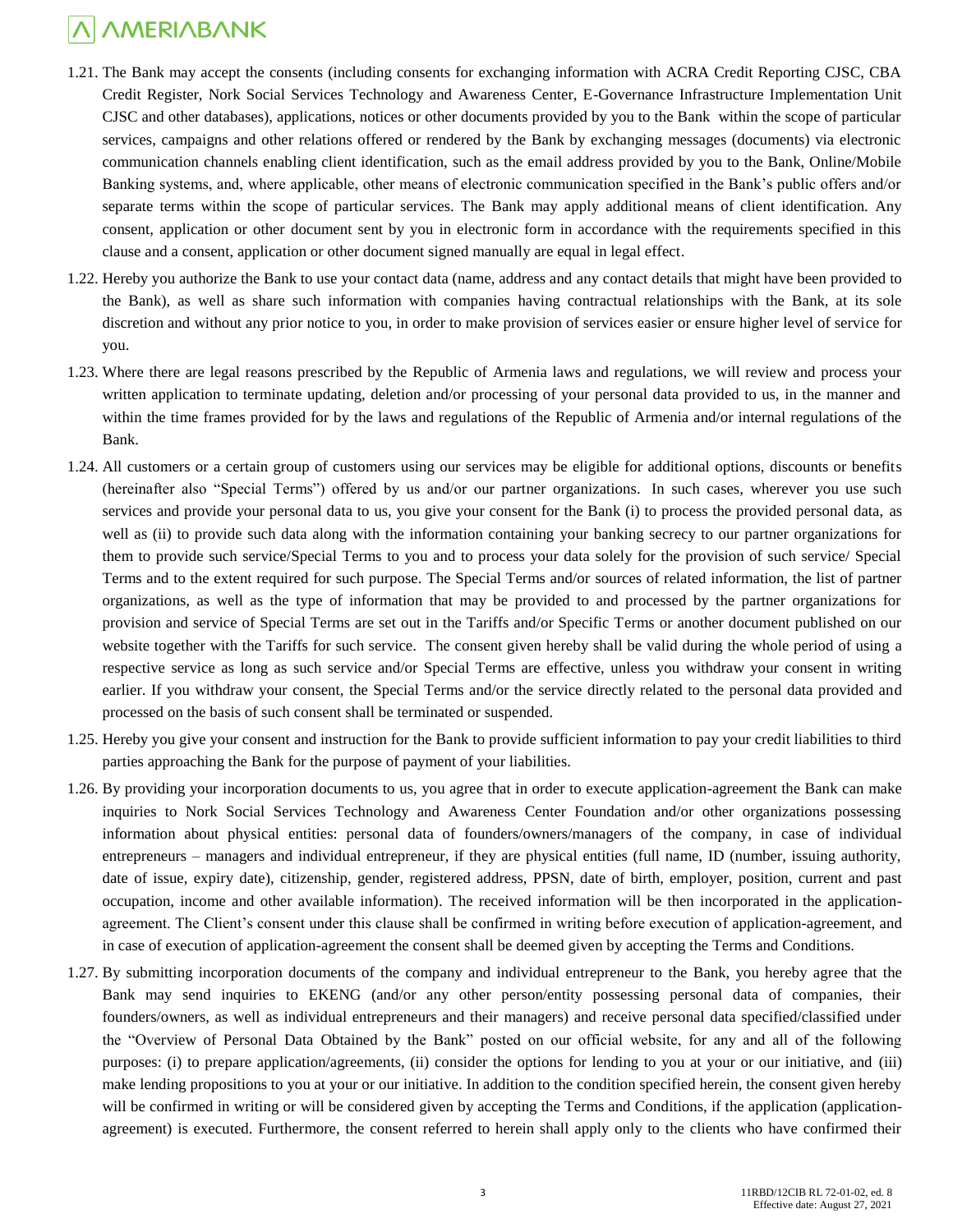consent in writing after it was incorporated in the Terms and Conditions and/or have entered into business relationship with the Bank by accepting the Terms and Conditions relating to the Bank instruments specified in clause 1.2 above.

- 1.28. The Client agrees that the Bank, regardless of whether or not the Client has or undertakes credit obligations, shall generate a Bank ID for which the Bank shall enter information about the company and its owners/founders/managers into the unified client database of the credit register of the Central Bank of Armenia.
- 1.29. We may use your email address, mobile phone number and other contact data to send you informative or promotional messages. Informative messages include: account statements, amendments to terms and conditions of our services, procedure of communication between you and us, definition, change or termination of your and the Bank's rights and obligations; amendments to the Armenian laws and regulations or our internal regulations that may influence the services offered to you and the annual percentage yield, as well as your liabilities and grounds for their origin, repayments and the measures taken by us in response to your failure to perform your liabilities, whether in whole or in part, and the respective procedures.
- 1.30. In case of notice by post, email, SMS or other applicable communication means if technically possible, you shall be considered duly notified from the moment such notice has been sent to the mailing address, email address, phone number or other applicable communication means if technically possible, as provided by you and agreed with you.
- 1.31. If your address, residency status or any other information or documents provided by you to the Bank change, you must promptly inform us. If you do not inform us about the changes, we shall not be liable for any losses and damages you may incur as a result of operations with your bank accounts based on the information available at the Bank.
- 1.32. The Client agrees that for security considerations all conversations between the Bank and the Client (its representative), conducted within the Bank premises or via any communication channel in real time regime, can be recorded, and these records can be relied upon as proof and used by the Bank for protection of its legitimate rights and interests.
- 1.33. You agree that the Bank may provide the information relating to you and containing banking secrecy to the persons specified in the laws and regulations of the Republic of Armenia in the respective cases and order, as well as:
	- 1.33.1. To criminal prosecution bodies if fraud, forgery or crime has occurred, or is suspected, or pending,
	- 1.33.2. To insurance companies, reinsurers, professionals providing evaluation services during insurance compensation provision process (applicable whenever required to protect the rights and legal interests of the Bank, to the respective extent),
	- 1.33.3. To the tax authorities of the Republic of Armenia, in the cases and to the extent defined under the legislation of the Republic of Armenia: with respect to writing off of any monetary claim (asset) of the Bank to client under the services provided by the Bank and/or any legal relations arising between the Parties on any basis.

The consent referred to herein shall apply on the basis of your written confirmation after its incorporation in the Terms and Conditions, including accepting or agreeing to the Terms and Conditions by any relevant acceptable method. Furthermore, the consent shall remain in full force and effect for an indefinite period and shall survive termination of relationships between you and us.

- 1.34. In order to ensure higher security for online card payments, you agree to receive one-time passwords to your mobile phone number or email provided to the Bank to make payments on VBV/Secure code websites.
- 1.35. The Client has been warned that any message sent via electronic communication means can be subjected to third party interference. The Client is also aware that information sent to the mailing address specified by the Client can become accessible to third parties due to reasons beyond control of the Bank. In this regard, the Client agrees that the Bank shall not be responsible for any loss the Client might incur as a result of delays in receipt of information due to reasons specified above or third parties gaining access to information due to reasons beyond control of the Bank or through no fault of the Bank.
- 1.36. You will be held liable for all losses and damages we may incur if you fail to fulfill your liabilities under these Terms and Conditions and the Specific Terms in a proper manner.
- 1.37. We shall not be held liable for any losses (including loss of profits or interest), whether direct or indirect, incurred by any person, if such losses result from our activities aimed at prevention of money laundering and terrorism finance or taken in pursuance of other requirements of Armenian legislation.
- 1.38. We shall not be held liable for your losses, damages or delay resulting from activities of Government authorities or force majeure conditions, including breakdown of devices or power failure or cutoff.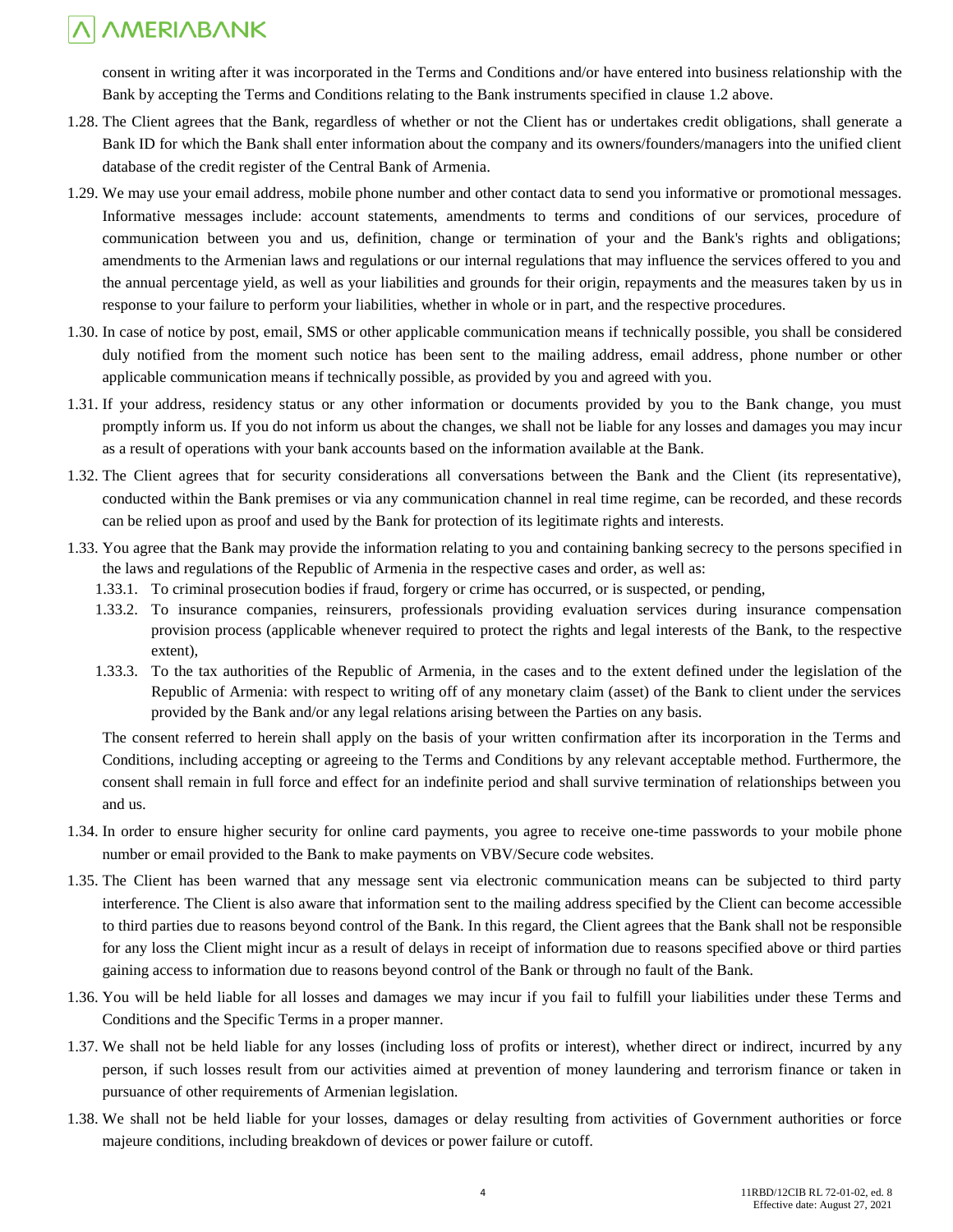- 1.39. We shall not be liable for banking operations or banking services in case of the client's insolvency or bankruptcy, and, in relation to the private entrepreneurs, in case of the client's death or incapacity, as long as we haven't received proper notice of the same, including relevant documents. Once we are properly notified, we will suspend banking operations on the account and provision of services from the business day following the day of notification until the client's authorized representatives obtain and register their authorities to execute transactions. In case of the private entrepreneur's death, the accrual of fines terminates, while accrual of interest continues. We may also suspend provision of the bank services and transactions if we receive information on the above specified circumstances from other sources which are reliable in our opinion.
- 1.40. In the cases specified below we shall be entitled to decline (suspend) your transactions/provision of services, refuse to enter into legal relationships with you, terminate legal relationships with you or close your accounts or temporarily restrict transactions on your accounts subject to our internal regulations (including effective Tariffs) at our sole discretion, until you provide the required documents or fulfill the Bank's requirements or we complete the customer due diligence process:
	- 1.40.1. in cases defined in the Republic of Armenia Law "On Combating Money Laundering and Terrorism Financing" and other Armenian laws and regulations and/or internal regulations of the Bank
	- 1.40.2. if you fail to perform our legitimate requirements, including failure to pay your liabilities to the Bank in a timely manner, breach of the Terms and Conditions, failure to provide documents or other information required by the Bank, or the form and contents of such documents and information do not comply with our requirements

1.40.3. in cases specified in the Terms and Conditions, the Tariffs and the Specific Terms

We shall not be held liable for any loss you may suffer as a result of such actions.

- 1.41. To comply with the requirements of Armenian legislation, UN Security Council resolutions, norms of international law, international and foreign sanctions and our unilateral commitments, as well as upon request of our correspondents or in view of the relevant resolution of our authorized bodies, we may introduce limitations or impose bans for persons with a certain nationality (registration) or residency and/or otherwise grouped persons. Such limitations and bans may refer to the account service and overall cooperation with you or only part of services (for example, ban on issuance/service of international payment cards, receiving/sending international money transfers through foreign currency accounts).
- 1.42. You may terminate the agreement with the Bank and close your accounts any time if you give us prior written notice and repay all your outstanding liabilities to us in full.
- 1.43. We may suspend or terminate operations on your accounts without giving you prior notice or explanation in compliance with the procedure and terms prescribed by the Armenian legislation.
- 1.44. Any relationships outside the scope of these Terms and Conditions are subject to the Tariffs, Specific Terms, other documents containing contract between you and the Bank and Armenian legislation, or, if such relationships are not regulated by the Armenian legislation, customary business practices.
- 1.45. Disagreements and disputes between you and us shall be settled via judicial procedure in Yerevan Court of General Jurisdiction, unless we agree otherwise and/or the imperative norms of legislation require otherwise.
- 1.46. If there is any discrepancy between Armenian and English versions of these Terms and Conditions, the Armenian text shall prevail.

### **2. Bank Accounts**

- 2.1. These Terms and Conditions shall apply to all your accounts with the Bank, irrespective of currency and type.
- 2.2. We will open a bank account for you on the basis of the application (application-agreement) filled in by you on the Bank template form.
- 2.3. Current accounts may be opened in Armenian drams, US dollars, euros, Russian rubles, Swiss francs, British pounds sterling, Canadian dollars, Japanese yens, Australian dollars, UAE dirhams, paper gold (999.9 purity), and other currencies quoted by the Bank.
- 2.4. Your right to manage the funds on your accounts may be restricted only if (i) there is a lien on your account subject to Armenian legislation, (ii) account transactions have been terminated or (iii) in other cases defined by contract or prescribed under the Armenian legislation and/or the Terms and Conditions.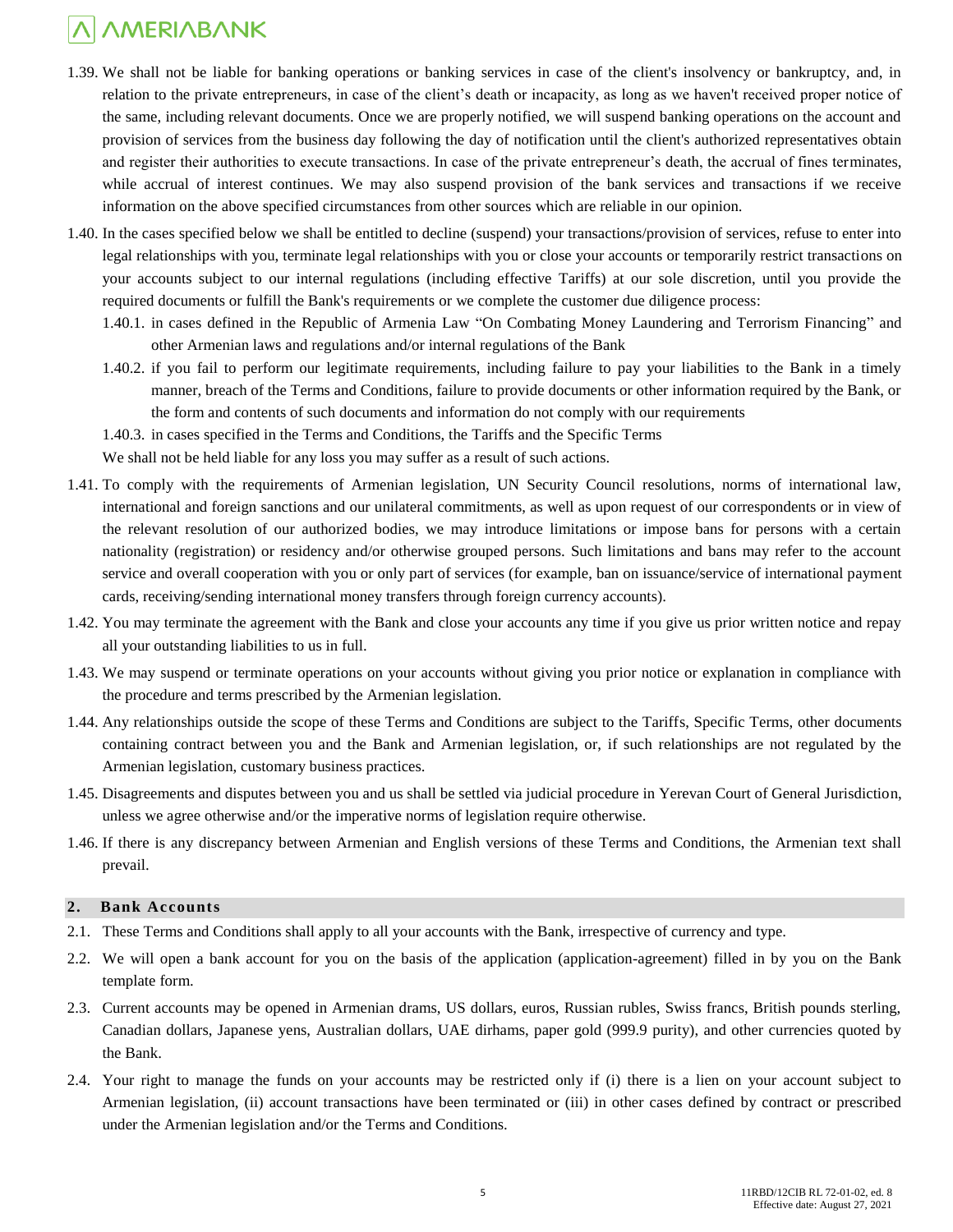- 2.5. We are entitled to suspend, at our sole discretion, your ability to administer your account and/or credited amounts for up to 120 days, as well as reject crediting of the transferred amount to your account and/or collect such amount from your account and transfer it back to the sender without additional instruction from you, if:
	- 2.5.1. We have reasonable ground to believe or suspect that the amounts transferred or credited to your account are a part of a chain of transactions or a single transaction involving card fraud, including when there is identification data of such questionable transaction in the fraud reports of international payment systems.
	- 2.5.2. We receive information and written demand from the sending bank to qualify the transfer as a fraud and to return the amount of the transfer.
	- 2.5.3. The transfer is connected with a cryptocurrency transaction and/or a party to the transaction is a person engaged in cryptocurrency trading.
- 2.6. Unless otherwise prescribed under the Armenian legislation, the Terms and Conditions or the agreement between you and us, your instructions given to the Bank will be executed on a "first come first served" basis (calendar sequence) if there is sufficient balance on your account. Such instructions shall be further separated according to the way received (separate group for each distance banking channel and for the instructions given in person at our premises). Furthermore, we may change the specified sequence depending on the software and technical functionality of the operating systems of the Bank and our internal approval system. If you submit a group order or several instructions at the same time, we will define the priority of their execution at our sole discretion unless otherwise agreed between the Parties.
- 2.7. We will accept your instructions during operational hours defined by the Bank.
- 2.8. FX transactions or paper gold purchase transactions based on your payment orders, including those filed online, will be executed by us at the exchange rates effective at the transaction execution moment irrespective of when we have received your payment order. We may decline currency exchange or paper gold purchase orders we receive out of business hours or on weekends and public holidays.
- 2.9. Your payment orders will be processed in accordance with the Tariffs.
- 2.10. The language of your payment order should be:
	- 2.10.1. Armenian, or English, as the case may require, or any other language agreed between the Parties, if the payment order is to be executed via Armenia-based local payment systems,
	- 2.10.2. English in case of international money transfers. This does not refer to RUB-denominated transfers in which case the language is Russian.
- 2.11. If the payment order has not been accepted by close of the fifth business day following execution of the payment order or actual payment, such payment order not accepted by us will be canceled.
- 2.12. Cash funds will be deposited into your account at the moment presented. Noncash funds will be credited if there is enough documentary proof from a correspondent bank.
- 2.13. Cash may be provided to you on the basis of your application in accordance with the Tariffs.
- 2.14. At your request, we may provide you check books for specific types of bank accounts. Whenever you draw a check, please abide by the rules set by us:

2.14.1. checks drawn in territory of Armenia should be cashed within 10 (ten) calendar days starting from the date of drawing;

2.14.2. checks drawn outside Armenia should be cashed within 30 (thirty) calendar days starting from the date of drawing.

- 2.15. We will execute your payment orders if there is enough amount on your accounts free and clear of other liabilities.
- 2.16. The Client shall be informed about wire transfers from other banks based on payment orders via account statement which shall be provided to the Client via the communication means and at the frequency specified by the Client.
- 2.17. If the payment order received from another bank contains incomplete or inaccurate information on your account, but other details relating to you and specifically your client code (identification code being a part of your account number) are correct (match), and you have only one account in the currency of the transfer, we shall have the right to credit the amount of the transfer to your account.
- 2.18. The Bank shall not be liable for:
	- 2.18.1. any losses and damages you may suffer if your payment order is not processed due to absence of sufficient funds on your account,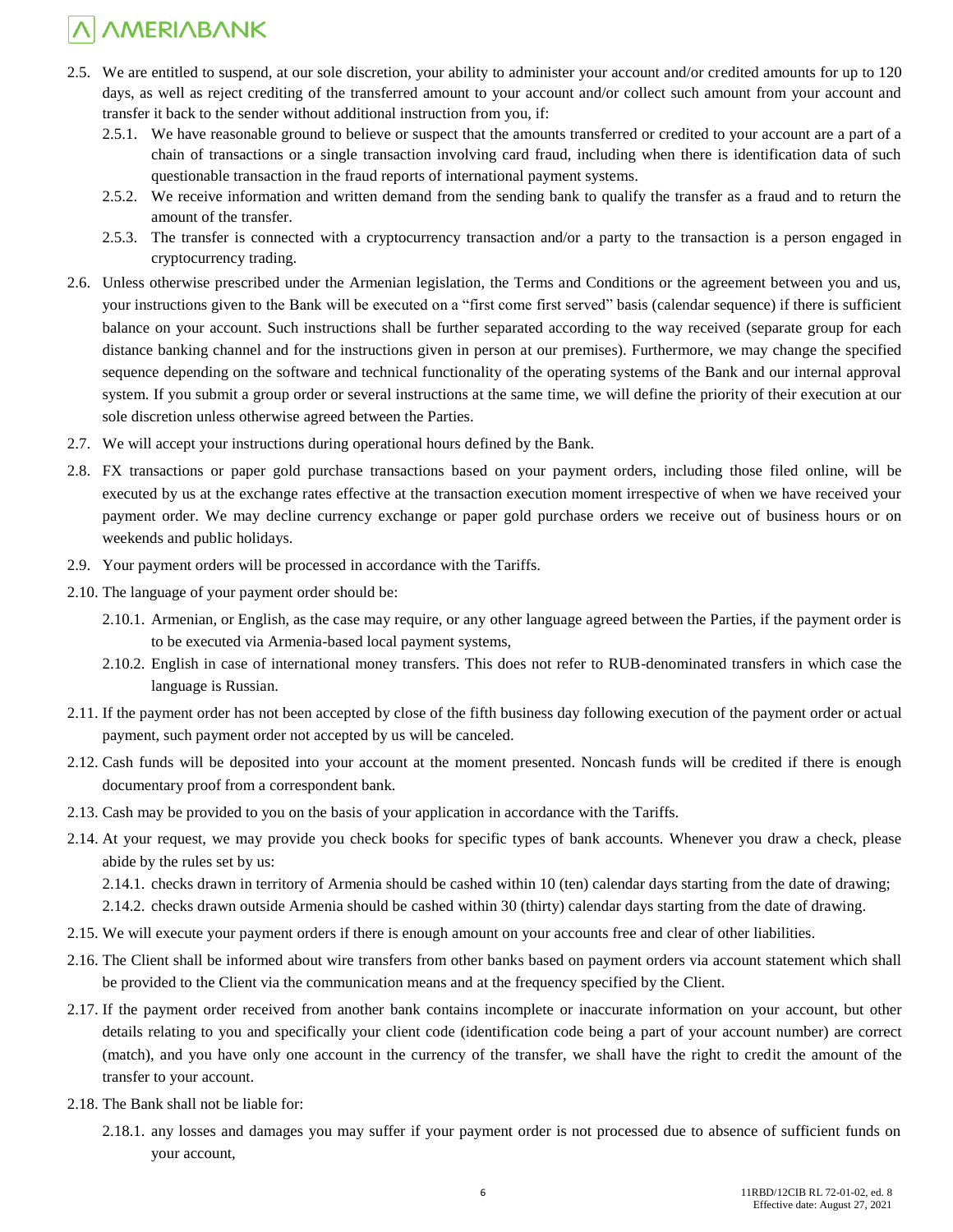- 2.18.2. any costs, losses or damages you may incur or suffer as a result of payment orders given by you by mistake, or payment orders lacking precision or clarity,
- 2.18.3. costs, losses and damages you may incur if the beneficiary's bank or intermediary bank requires additional information in respect of the payment order posted by you, suspends the remittance or blocks your amounts or doesn't process the remittance.
- 2.19. You may cancel your payment order, abiding by the Tariffs. If the money has already been debited from the Bank, we shall not be responsible for return of your money.
- 2.20. We will have the right to charge the amount of your liabilities to the Bank, the commission fees specified in the Tariffs, as well as the amount of costs incurred by us in connection with your instructions, to your accounts with the Bank, including accounts in foreign currency, without your additional instruction. Furthermore, such amounts shall be charged in the sequence order defined by us. Furthermore, if you don't have sufficient funds in your current AMD account to repay your obligations, the amount will be first charged to your current or savings accounts (including in other currencies), and if there are no funds in such accounts, to your other card accounts (including in other currencies).
- 2.21. We may debit your bank accounts without your additional instruction in the cases specified in the written agreement between you and us, and when required by law or the Tariffs.
- 2.22. We may charge back the amounts deposited into your account by mistake without your additional instruction if such transactions were the result of software, human or other error, inaccuracy, omission or recipient data coincidence.
- 2.23. Whenever required by the Armenian legislation, we will have the right to withhold taxes from your accounts without giving prior notice to you.
- 2.24. We will accrue interest to your account balances if prescribed so under the Tariffs. The accrued interest will be paid to you in Armenian drams or in the currency of your bank account upon your wish. If you prefer to receive the interest accrued on your foreign currency accounts in AMD, the amount will be converted at the exchange rate prevailing on the FX market on that day.
- 2.25. Your paper (non-physical) gold shall be stored on the gold metal account with specification of gold fineness and weight only. A paper gold account may be opened only for 999.9 pure "paper" gold. The gold will be stored at its AMD-denominated book value at the rate declared by the Central Bank of Armenia. The weight will be expressed in grams and measured to the nearest 0.01g.
- 2.26. The following transactions are available through your metal account in gold, if any:
	- 2.26.1. You may deposit paper (non-physical) gold into your account either by buying it from the Bank at the rate quoted by us or making a wire transfer from your or third party metal accounts
	- 2.26.2. You may withdraw paper (non-physical) gold from your account either by selling it to the Bank at the rate quoted by us or making a wire transfer to your or third party metal accounts
	- 2.26.3. You may sell or purchase Gold in an noncash manner which shall be subject to your instruction with specification of such transaction details as the price, date and Gold weight
	- 2.26.4. Your account may be debited without any prior notice to you for recovery of your liabilities to third parties if prescribed so by the Bank's regulations or Armenian legislation
- 2.27. Maintenance of your metal accounts in gold by us does not include registration of your title to gold or gold custody.
- 2.28. We will provide you with statements through communication means and at frequency agreed between you and us and/or prescribed under the Armenian legislation. No account statement will be provided in the cases defined under the Armenian legislation.
- 2.29. If you contact us and request an account statement at another time, we shall provide it to you within a five-day period, in which case you will be charged according to the Bank Tariffs.
- 2.30. If you don't dispute the statement during thirty (30) days after the statement date, it will be deemed accepted by you. Any objections submitted by you during or after the specified period in writing, will be reviewed in accordance with the Armenian legislation and/or our internal regulations.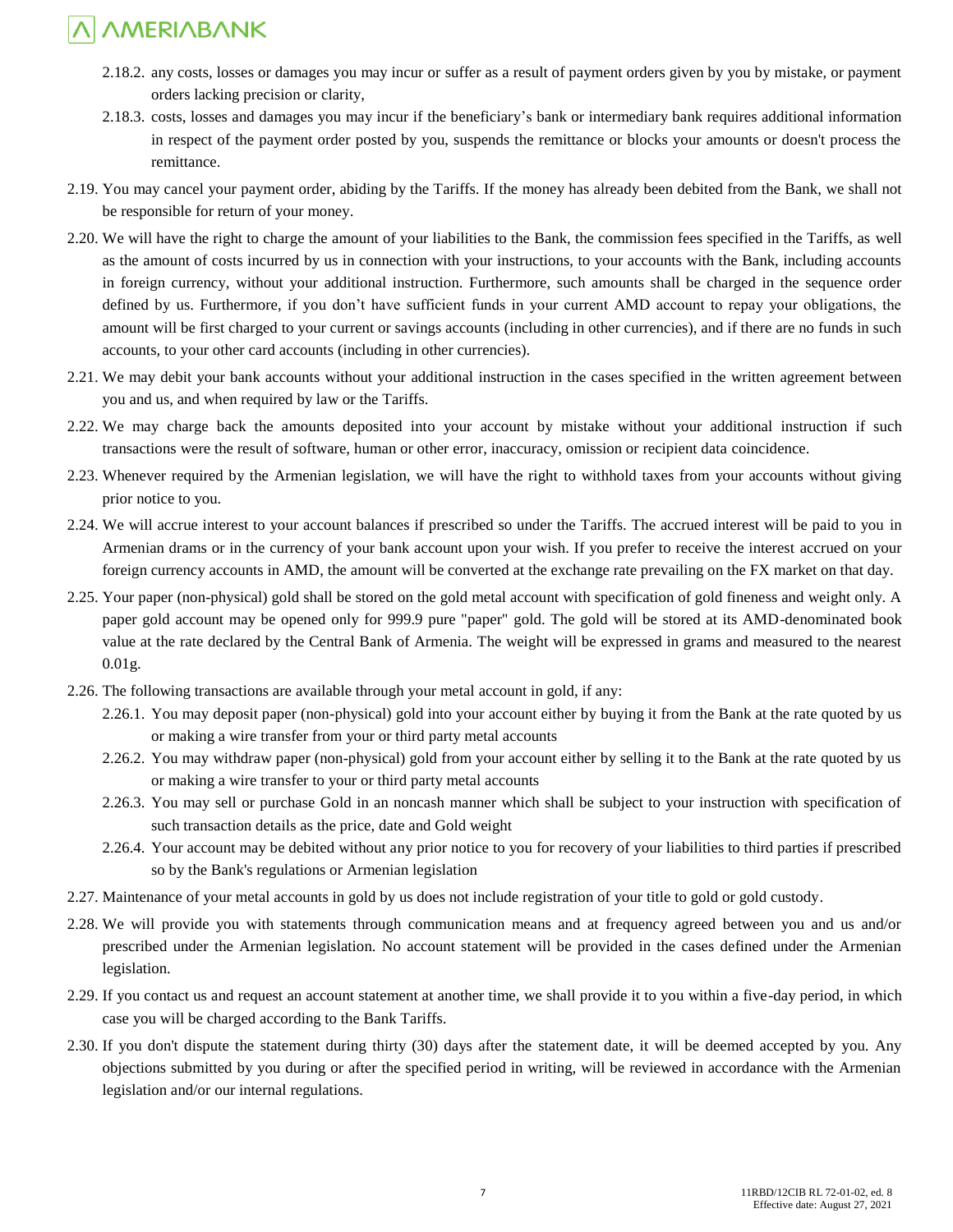### 3. **Distance Banking**

- 3.1. To get a distance banking system you should fill in a relevant application-form (application-agreement) provided by us. Whenever met in these Terms and Conditions, a distance banking system/channel shall include phone banking, Internet/mobile banking and Bank-Client services.
- 3.2. The public terms of distance banking services shall be defined and posted by us separately in the relevant environment. By using these services or by accepting such terms in a manner defined for the particular distance banking channel you shall be deemed to have accepted the terms and conditions of such services.
- 3.3. We will charge you a fee defined in the Tariffs for provision of a distance banking system and relevant distant banking services.
- 3.4. We may impose limitations on the amount, quantity of operations, etc., with respect to each banking channel.
- 3.5. If you want to use distance banking channels, you should have the required technical facilities and the software which may be provided by us depending on the distance banking channel you choose. It is your sole responsibility to obtain and pay for the hardware and telecommunication facilities required for distance banking service and the Internet connection.
- 3.6. We shall determine a procedure and a method of your identification and authentication separately for each distance banking channel. We may change, toughen or mitigate the customer identification procedure at any time, replace or take back the identification and authentication devices provided to you.
- 3.7. You will be required to ensure safety of the distance banking related software and the customer identification and authentication devices, not to transfer or make them available to other persons. You alone will be responsible for all the damages and losses incurred by you, the Bank and/or a third party due to loss of the specified devices to other persons or making them available to other persons.
- 3.8. You are required to give us prompt notice of loss of software media, customer identification and authentication devices or making them available to another person or such a threat.
- 3.9. We will have the right to terminate your access to distance banking services at our sole discretion if we have suspicions that the distance banking channels are used illegally, with breach of security requirements or there is threat of fraud.
- 3.10. We shall determine the hours for distance banking service and publish this information in a relevant system or on our website.
- 3.11. Any order/instruction submitted by you to us via a distance banking channel will be processed only after we authenticate your identity in a manner defined for that particular distance banking channel.
- 3.12. It is your responsibility to ensure accuracy and completeness of orders/instructions, information, whatsoever, submitted to the Bank.
- 3.13. We may decline or not perform the order/instruction submitted by you to us via a distance banking channel:
	- 3.13.1. if your identity is not authenticated in a proper manner or if we have reasonable doubts as to your identity or legality of use of the distance banking channel
	- 3.13.2. if the information in your order is not complete or does not meet the requirements set by the Bank
	- 3.13.3. in other cases specified in the Terms and Conditions, Tariffs or Specific Terms

#### **3.14. Phone Banking**

- 3.14.1. Phone banking is a distance banking tool enabled via phone. We will provide you a phone banking option agreed between you and us.
- 3.14.2. Your verbal confirmation with use of your phone banking password shall be deemed a basis for provision of services to you in accordance with these Terms and Conditions.
- 3.14.3. You alone will be liable for the transaction performed on the basis of the order submitted by you with use of a phone banking password and any losses and damages arising thereunder.
- 3.14.4. We will provide you a phone banking password by sending a respective SMS to the phone number designated by you. You may request change of the password by submitting a written application to us in which case we will send you an SMS with a new password to the phone number specified by you. The password will be considered confidential information and will be treated so in respect of our staff, too.
- 3.14.5. You must not provide or disclose your phone banking password or make it available to any third party and must promptly notify us if your password has been disclosed, stolen and/or lost. We will not be responsible for any losses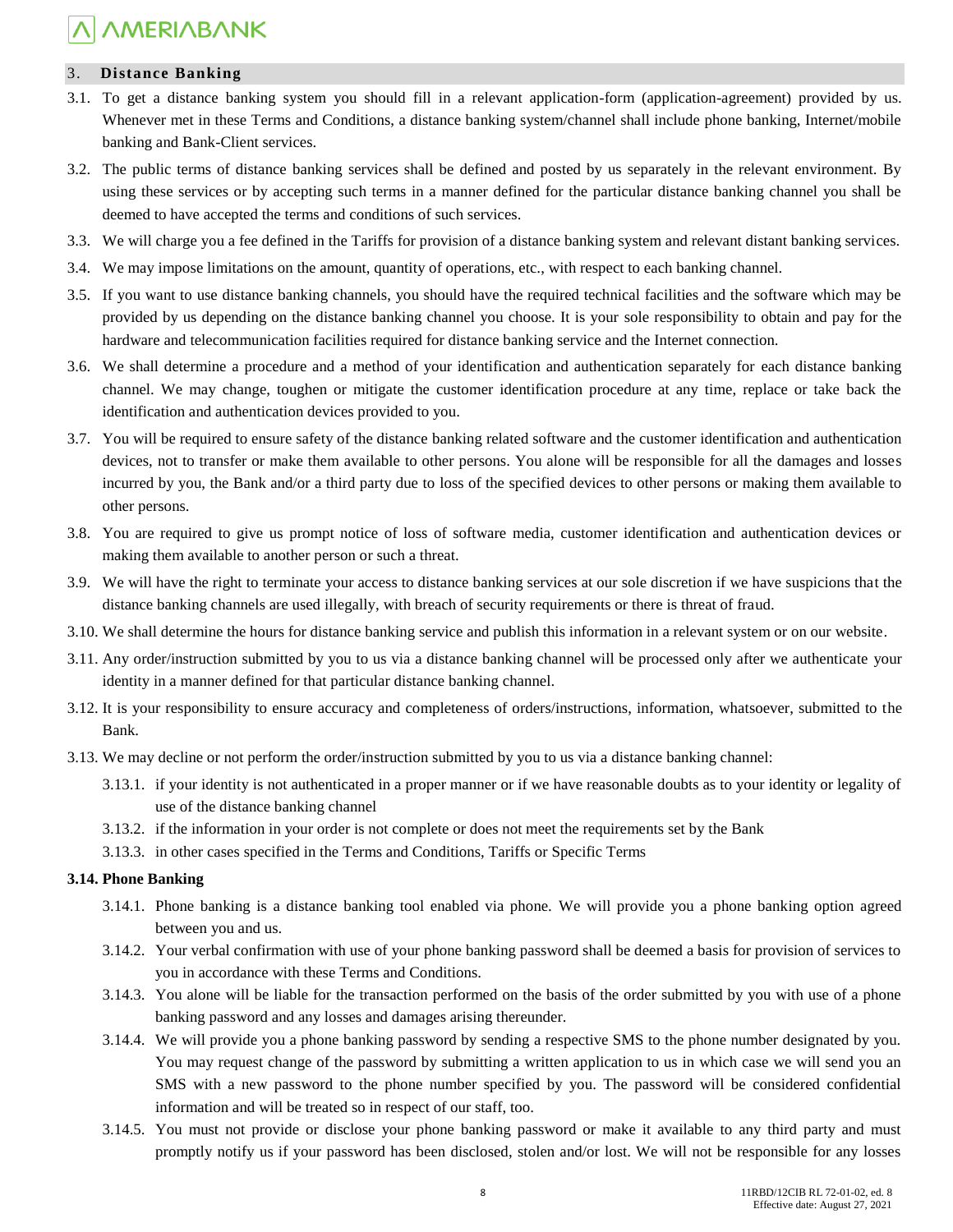and damages you may incur as a result of transactions based on the password communicated by you to us over the phone, irrespective of whether or not we were aware of probability of loss.

- 3.14.6. For phone banking, you should call us at  $(+374\,10)$  56 11 11.
- 3.14.7. While providing you services by phone, we may contact you back from time to time for transaction confirmation at any of the phone numbers registered with us or request you to call us from any of such phone numbers.
- 3.14.8. We may block or unblock your phone banking access on the basis of your written application.
- 3.14.9. If you negotiate an FX transaction, the trade value and the sell/buy rate over the phone, you must perform the transaction during the same business day.
- 3.14.10.We may reject processing the FX transaction negotiated with you over the phone, at our sole discretion, if you fail to perform the transaction during the same business day or breach any of the pre-agreed transaction terms (trade value or exchange rate).
- 3.14.11.We may charge to your accounts a fine equal to two (2) percent of the FX exchange trade value if you refuse to perform the transaction on the same business day or breach any of the pre-agreed transaction terms (trade value or exchange rate). The amount payable will be charged to the respective transaction-related account, or, if the balance on such account is not sufficient, to your other accounts in which case the foreign currency will be exchanged at the rate defined by the Bank.

### **3.15. Internet / Mobile Banking**

- 3.15.1. Internet/mobile banking system is a browser-based or mobile app-activated distance banking solution (the "System") enabling you to use banking services and submit applications/instructions meeting the conditions and requirements set by the Bank, subject to the limitations and the procedure defined in the Tariffs, these Terms and Conditions and Specific Terms.
- 3.15.2. We may impose limitations and/or limits on some types of bank services/transactions, including declining of some of the transactions, in which case we shall post a notice of the same in the System, if possible.
- 3.15.3. Some of the services and transactions existing in the System may be unavailable during its use via the Internet browser or a mobile app.
- 3.15.4. To enable your access to the System, we will provide you with relevant identification and authentication media.
- 3.15.5. You alone will bear any and all technical, operational and other possible risks related to the System operations as well as safeguarding of identification and authentication media.
- 3.15.6. You will be required to take all actions necessary to safeguard the token and the mobile app provided by us and to protect them from the access of other persons.
- 3.15.7. You are required to give prompt notice to the Bank in case of loss of the identification and authentication media, the hardware required to use the System, the mobile app or making them available to other persons.
- 3.15.8. You will determine the usernames required for the users of the System (the "Users") to access the System by filling them in on the application forms approved by the Bank. You may have more than one usernames.
- 3.15.9. You will specify the scope of System User authorities by filling in a relevant application form.
- 3.15.10. The whole responsibility for the transactions made by the Users in the System and any and all losses and damages arising out of such transactions shall be borne by you.
- 3.15.11. You will sign (verify) the instructions in the System electronically by entering the one-time password, which is equivalent to your handwritten signature. This is a required and sufficient condition for us to consider your instruction as duly verified and a basis giving rise to rights and responsibilities under the Terms and Conditions.
- 3.15.12. The one-time password required to sign (verify) your instruction in the System electronically is generated by the token/app provided to you by us, which you may download or activate through the media provided by us.
- 3.15.13. You may follow up on the progress of your instruction by tracing its status in the System.
- 3.15.14.If the status of your instruction in the System is "in progress", it doesn't necessarily mean that your instruction has been or will be executed by us. The instruction shall be deemed executed only if the User sees confirmation as change of the status of the transaction in the System.
- 3.15.15. You will be charged a fee in accordance with the Tariffs for the token/mobile app generating one-time password, as well as for replacement of such token in case of its loss or damage.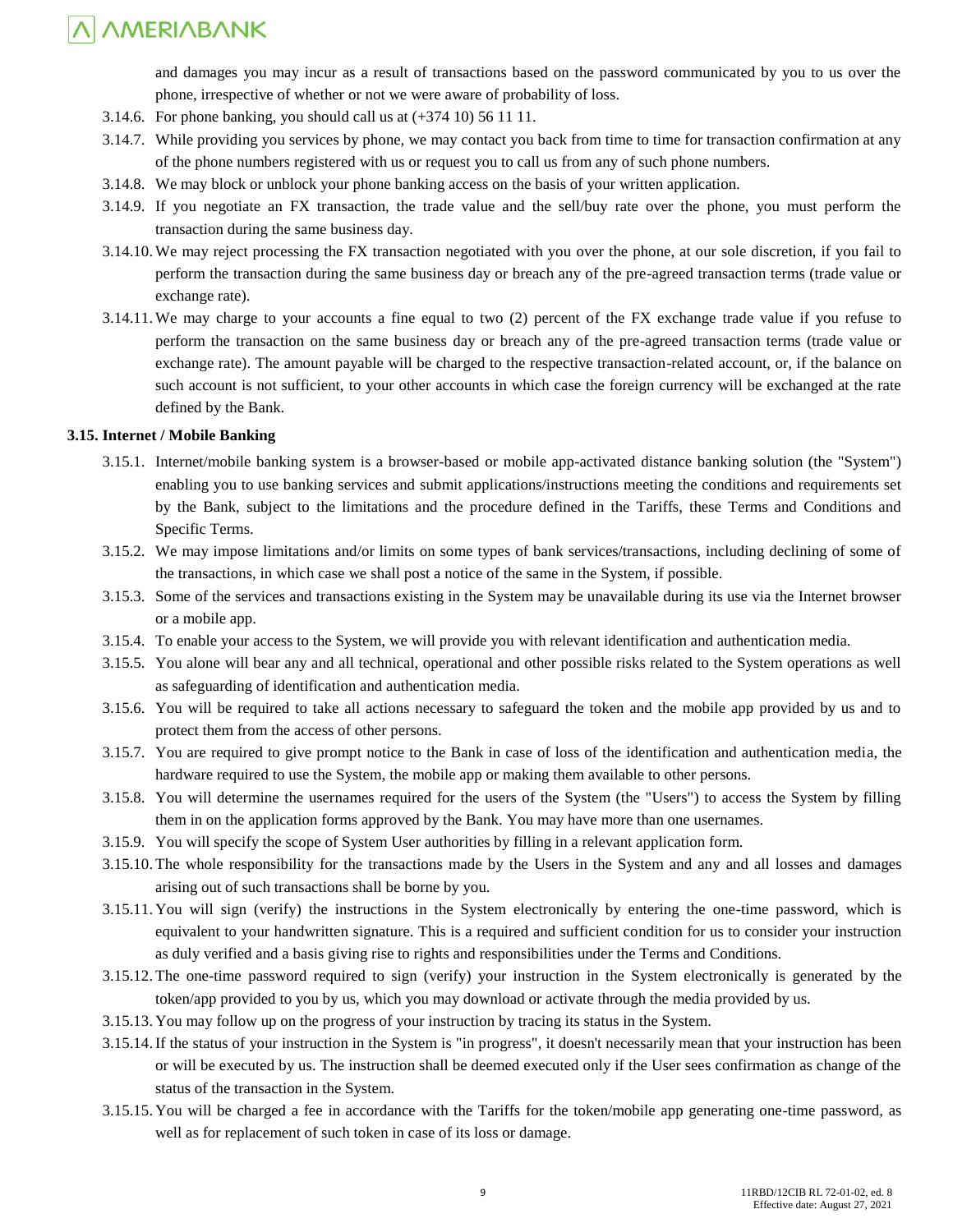- 3.15.16.It is your responsibility to ensure accuracy and completeness of instructions sent to us and to clearly specify the end purpose of the instruction.
- 3.15.17. The Bank shall not be liable for:
	- 3.15.17.1. any losses and damages you may incur as a result of transactions performed in breach of these Terms and Conditions, safety requirements in relation to the System, disclosure or making available the identification and authentication media required to access the System, to other persons, and the instructions given to the Bank with the use of such media and executed by the Bank, irrespective of whether or not we have been aware of the likeliness of such losses and damages;
	- 3.15.17.2. any damage or loss incurred by you as a result of rejection of the instruction/order, if the latter was not completed properly, or if there are other grounds envisaged under the Terms and Conditions;
- 3.15.18.We shall have the right to terminate servicing you through the System and suspend your System access for an indefinite period at our sole discretion and without any reimbursement during the System troubleshooting, software upgrading or replacement, as well as scheduled maintenance works. We shall not be liable for any losses borne by you under the circumstances specified herein.

#### **3.16. Bank-Client Service**

- 3.16.1. Bank-Client system is a distance banking solution (the "Bank-Client system") driven by software and technical facilities and enabling you to use banking services and perform banking transactions available in it subject to the limitations and the procedure defined in the Tariffs, these Terms and Conditions, Specific Terms and the particular distance banking system.
- 3.16.2. Bank-Client system is comprised of the Bank's central exchange terminal and your user exchange terminals.
- 3.16.3. Your user exchange terminal is a PC with an output connecting to the network, a standard system and software protection program.
- 3.16.4. You part of the Bank-Client system consists of the software provided by us (including the Certification Center certificate). It will be installed on your PC which should meet the recommended requirements published on our website. Your part of the Bank-Client system will receive the information and ensure execution of settlement transactions (getting statements and electronic documents from us, sending electronic payment documents to you and exchanging other information with us). You shall be responsible for using your part of the Bank-Client system on a virus-free PC in a good working condition.
- 3.16.5. After installation of the software and required technical devices you and we will sign an act on installation and delivery of the Bank-Client system.
- 3.16.6. You may not duplicate the software provided by us and transfer it to other persons.
- 3.16.7. You will appoint employees responsible for operation of the Bank-Client system by filling in and submitting a relevant form approved by the Bank.
- 3.16.8. You will sign (verify) the instructions (electronic documents) in the Bank-Client system electronically by entering the electronic digital signature (EDS), which is equivalent to your handwritten signature. This is a required and sufficient condition for us to consider your instruction as duly verified and a basis giving rise to rights and responsibilities under the Terms and Conditions.
- 3.16.9. To sign (verify) your instruction in the Bank-Client system electronically, the EDS will be generated and verified by the EDS key pair (one public and one private). Only the owner has the private key and may use it to generate an EDS, while the public key is used to verify the EDS and transferred to the receiver of the EDS-verified electronic document. The public key that is known may not be used to restore the matching private key. The certificates of the users' public keys are generated by means of an electronic file created by our Certification Center and containing your details and the public key verified by the Certification Center. The public key certificate is generated by the Certification Center based on the certificate signing request that you create and send to the Bank. The certificate signing request is an electronic file created during generation of the EDS keys and containing your details and the public key. Your public key certificates will be kept with us.
- 3.16.10. You alone will bear any and all technical, operational and other possible risks related to the Bank-Client system operations as well as safeguarding of identification and authentication media. You are fully responsible for keeping the keys safe, not disclosing them or making available to other persons.